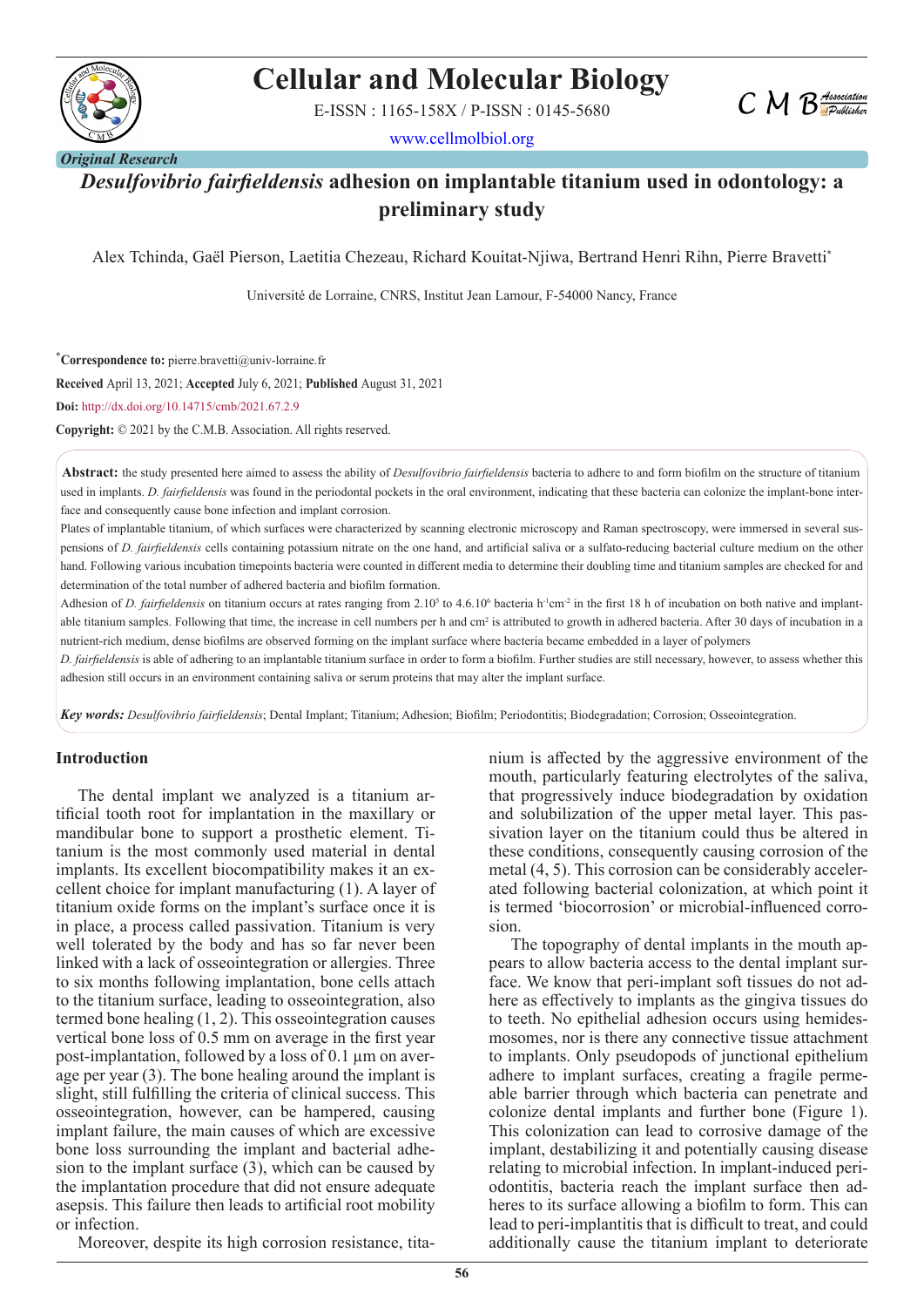

**Figure 1.** Anatomical and histological comparison of implant and the surrounding soft tissues. Adapted from www.selarl-zarrinpourchirurgiens-dentistes.fr

over time due to biocorrosion (6). The challenge posed in treating this type of infection is, on the one hand, due to the absence of epithelial or connective tissue attachment, and on the other because of the growth of bacteria in the form of a biofilm. Both factors prevent antibiotics from reaching their target effectively. For non-induced by implant periodontitis, common treatment involves surgical subgingival scaling of bacterial tartar followed by a week of antibiotic medical treatment.

Sulfate-reducing bacteria of the *Desulfovibrio* genus are strongly suspected of being at the heart of these complications. These are Gram-negative bacteria, straight or curved, non-sporing, with obligate anaerobic mechanism, using sulfates or other sulfate compounds (*e.g.* thiosulfates) as terminal electron acceptors in their respiratory chain (7, 8). In the periodontal pockets, where they are already isolated (9, 10), the production of  $H_2S$ from their sulfate-reducing activity has the particular effect of causing direct toxicity to the collagen fibers and indirect harm to the immunological defenses as described previously (11). Furthermore, many of these strains have been reported to cause infection (7). These bacteria are also well-known in many different fields for their corrosive power (12).

From studying the 16S rDNA, we know that the *Desulfovibrio* genus is related to the *Bilophila* and *Lawsonia* genera. These three types form the *Desulfovibrionales* family (class: *Deltaproteobacteria*, phylum of "proteobacteria", of the *Eubacteriaceae* family, Figure 2). The habitat of *Desulfovibrio* is large, with species found in sediments, polluted rivers and lakes, sewage and purification systems like anaerobic digesters and reed-bed systems, hydromorphic soils, sea and river port installations, oil pipelines, water systems (such as cooling systems, some constructed with titanium, or drinking water networks, etc.), and nuclear power plant heat

exchangers (6, 13-15). They have also been found in the digestive tract, lung, brain, and liver abscesses either in humans or in animals, as well as in human blood (8-10, 16). In humans, at least four different species of *Desulfovibrio* have been reported of which *fairfieldensis, piger*, and *vulgaris* (17, 8). Diagnosing *Desulfovibrio sp.* Infection remains challenging due to these bacteria's specific nutritional demand in laboratory conditions, as well as 16S rDNA sequencing-based identification methods still being rare in medical diagnosis.

.

The *BBL Crystal anaerobe identification system TM* assay (Becton Dickinson) enables identification of genera, but not of different species that was performed by Rapide ANA II system (Remed), Viteck AN I card (bio-Mérieux), and API 20A (bioMérieux) bioassays. Warren *et al.* (8) proposed an identification method capable of characterizing the different *Desulfovibrio sp.* Strains found in humans and differentiating them from similar bacteria. This identification process is outlined in Table I.

As evidenced in Table I, *Desulfovibrio sp.* Bacteria



**Figure 2.** Phylogenetic relationship between the different Desulfovibrio species based on a comparative analysis of 16S rRNA sequence (20).

**Table 1.** Biochemical identification of species of *Desulfovibrio* genus (5) (S= sensitive, or R = resistant to antibiotics. Numbers indicate the percentages of strains generating positive responses after 24 h.

| Species                      |  | $\prec$ | 4        |          | $\mathfrak{h}$ |     |     | -9       |     |     |
|------------------------------|--|---------|----------|----------|----------------|-----|-----|----------|-----|-----|
| Desulfovibrio piger          |  |         | $\theta$ | $\theta$ | $\theta$       | 100 | 0   |          |     | 100 |
| Desulfovibrio fairfieldensis |  | R       | 100      | - 0      | 100            | 100 | 0   |          | 100 | 100 |
| Desulfovibrio desulfuricans  |  |         | $\theta$ | $\theta$ | 100            | - 0 | 100 | 100      | 100 | 100 |
| Desulfovibrio vulgaris       |  | R       | $\theta$ | 100      | -0             | 100 | -0  | $\theta$ | 100 | 100 |

1) Kanamycin (1 mg) 2) Vancomycin (5 µg); 3) Colistine (10 µg); 4) Indole; 6) Nitrate reductase; 7) Growth in presence of bile; 8) Urease; 9) Motility 10) Presence of desulfoviridine; 11) production hydrogen sulfide in SIM (sulfide-indolemotility) medium (8).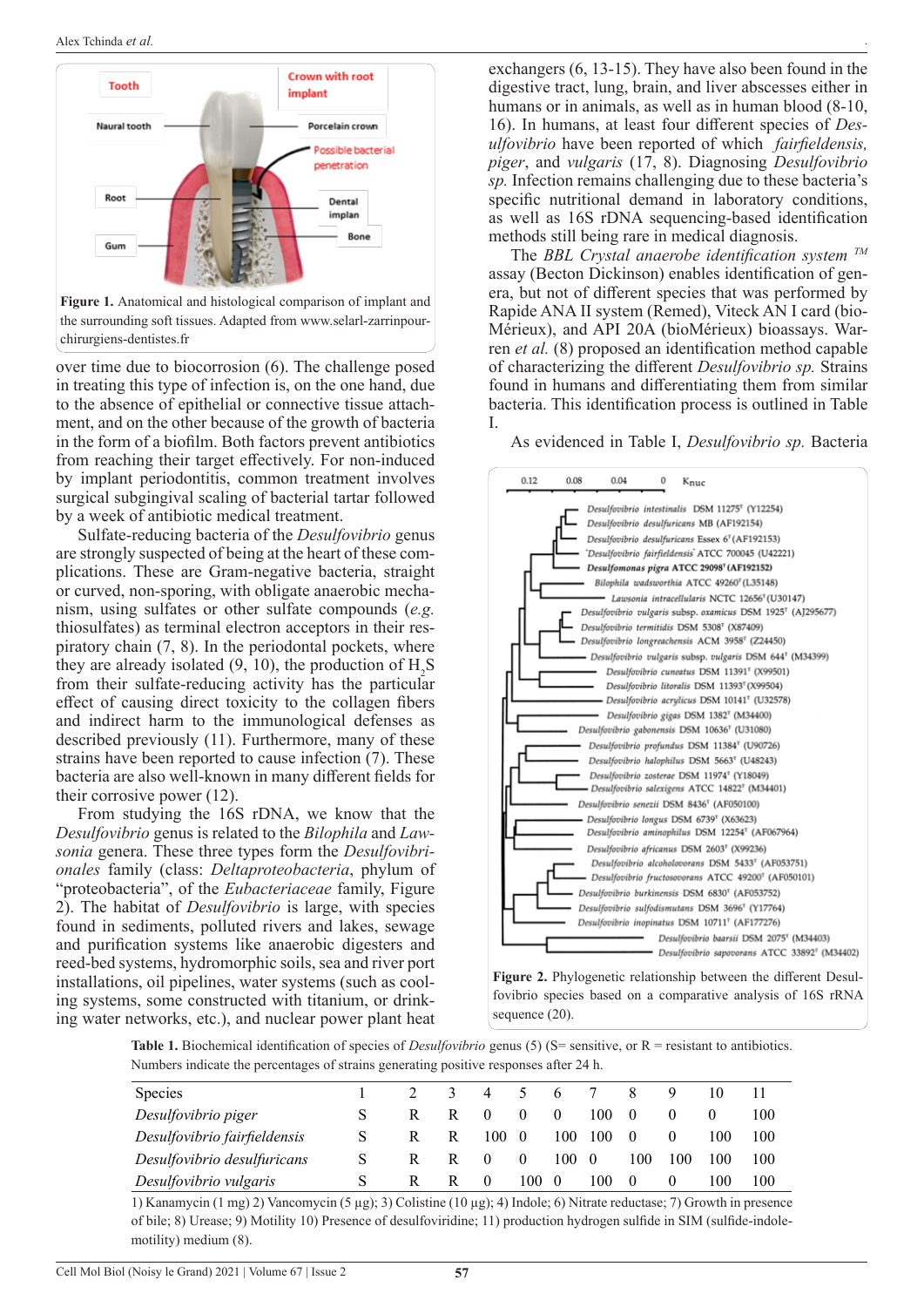are sensitive to metronidazole and chloramphenicol, and nearly always present sensitivity to imipenem and clindamycin. Most strains are, however, resistant to penicillin. The most resistant strain appears to be *Desulfovibrio fairfieldensis* (8). This strain, suspected of being one of the major sulfate-reducing bacteria (SRB) that colonize periodontal pockets, resembles any typical *Desulfovibrio* bacterium*,* being either straight or curved with a diameter of 0.5 to 1  $\mu$ m and length of 2.5 to 5  $\mu$ m and can feature a polar flagellum (Figure 2). In odontology, this strain holds particular interest as it was recently found colonizing periodontal pockets in humans (9, 10, 16) and is known for causing pathogens thought to be specific to humans (10, 18, 19).

The adhesive properties of these bacteria, combined with their capacity to form biofilm on titanium implants, could explain the infections they cause and why they are found in the periodontal space. Still, there are very little data available on this species, or on many other bacteria of this genus to that matter, regarding their behavior with titanium-designed implants. Incubation of *D. vulgaris* at room temperature (RT) for 90 d with polished titanium surfaces reported biodegradation evidenced by pit formation and surface corrosion (6), Same modifications of stainless steel and on an alloy composed of stainless steel and nickel was induced by their incubation for *D. desulfuricans* at 37°C and *D. desulfuricans*  at 26°C respectively (21, 22).

Contrarily with the previously mentioned studies, we used etched or sandblasted titanium in order to reproduce the conditions, in terms of surface quality, of 'real' implants. Following culture in complete cell culture medium, we incubated *D. fairfieldensis* cultures in stationary growth phase either in nutrient-free medium to evaluate their adhesion rate or in artificial saliva (AS) to mimic conditions of the human mouth. Similar experiments were performed in parallel with a strain of *D. desulfuricans* as a control.

As bacterium adhesion to implant and ability to form biofilm could be the cause of their invasive colonization of the bone/dental implant interface, our study rationale was (*I*) to assess the adhesion ability of *D. fairfieldensis and (ii)* to evidence the formation of biofilm on the surface of dental implants of titanium in vitro as no adhesion study has been performed on titanium incubated with *D*. *fairfieldensis* as far as our knowledge*.*

#### **Materials and Methods**

#### **Solid titanium**

Rectangular plates of solid titanium were cut in 1 cm  $x 1$  cm  $x 1$  mm, giving a total unfolded area of 2.4 cm <sup>2</sup>. Those specimens were heated to  $550^{\circ}$ C for 2 h to remove all traces of organic matter.

#### **Implantable titanium**

Circular plates of grade 4 titanium, commercialgrade pure titanium and measuring 5 mm in diameter by 1 mm thickness, namely an unfolded area of 0.5498 cm2 , were purchased at Straumann (Basel, Switzerland). The specimens had been sterilized by gamma irradiation and stored under double-layer wrapping by the manufacturer. The quality of the surface of those samples was the same as those of implants ready for insertion in bone,

*I.e.*, SLA<sup>®</sup> quality. This means the surface was macro- and microstructured to ensure faster and more efficient osseointegration. SLA® surface quality involves sandblasting with corundum particles followed by Hcl/  $H_2SO_4$  acid treatment at high temperature for several min. This process causes roughness composed of small pits measuring 2 to 4 µm of depth.

.

#### **Characterization of specimen surfaces**

The surface quality of the two specimen types was characterized using Scanning Electron Microscopy (A. Kohler, of the School of Medicine core facility, Nancy, France) ). Raman spectroscopy allowed surface chemical characterization of implantable titanium specimens performed as described previously (23). Raman spectra were recorded in triple subtractive mode using a multichannel CDD detector (Jobin-Yvon Raman T64000®, Nancy, France). using liquid nitrogen for cooling and a 514 nm argon laser source for excitation. The Raman scattering signal was registered at 180° via a confocal microscope equipped with a 100 magnitude lens and a numerical aperture of 0.95. Both theoretical lateral and axial spatial resolutions were respectively of 0.24 and 0.78 µm

#### **Culture and characterization of** *D. fairfieldensis* **and**  *D. desulfuricans* **strains**

Immediately on arrival in lyophilized form, the strains of *D. fairfieldensis* (ATCC # 700045, a generous gift of D Raoult, Rickettsies unit, Marseilles, France) and *D. desulfuricans* DSMZ (Deutsche Sammlung von Mikroorganismen und Zellkulturen) # 642 were rehydrated in 0.5 mL of DSMZ medium. Once hydrated, the bacteria were cultivated on *Columbia blood agar* then incubated in an anaerobic box (Coy Chamber, USA) under an N<sub>2</sub>/H<sub>2</sub> (98/2 v/v) atmosphere at 30°C  $\pm$  2°C. The strains were kept in a mixture of mixture glycerol/ growth medium (15/85 v/v) at -80 $\degree$  C. After 4 d of incubation, small translucent colonies typical of the genus were visible (data not shown). After a 7-d incubation period, a subculture was performed on CBA for bacterial identification. Bacteria were subcultured every week in DSMZ medium in 4 100-mL sterile glass vials, hermetically sealed by a butyl stopper and recovered of an aluminum cap and maintained at 37°C.

#### **Bacteria enumeration**

The total number of bacteria was determined by fluorochrome labeling (DAPI: 4', 6-diamidino-2-phenylindol, CAS 28718-90-3) to color bacterial DNA following UV excitation at 365 nm using an epifluorescence microscope (LCPME, Nancy, France). Bacteria in suspension are filtered using Millipore GTBP047000® polycarbonate membranes (0.22 µm, Molsheim, France), while adhered bacteria are counted directly on the titanium samples after labeling.

#### **Bacteria in suspension**

Bacteria cells in suspension (1 mL) were fixed in 2 % formaldehyde for 5 min then diluted to a  $10<sup>th</sup>$  with sterile, nonpyrogenic water (B-Braun water, Melsungen, Germany). The solution was then diluted in four 20-mL tubes using 9 mL of non-pyrogenic water, to which 1 mL of Triton  $(0.1\%$  m/v) then 1 mL of DAPI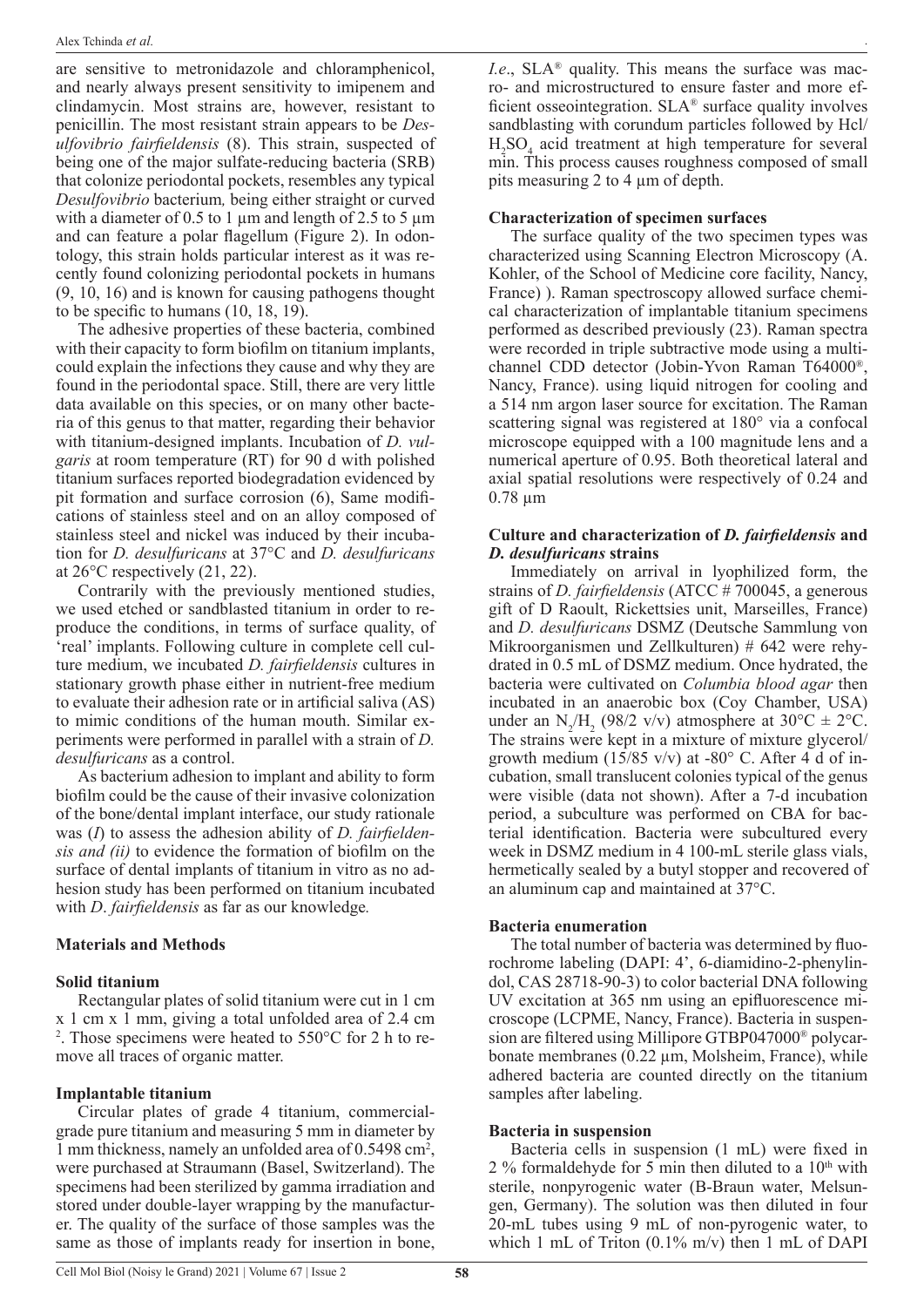were added (0.5 µg/mLfinal concentration). Following a fast homogenization by vortexing (5 s), serial dilutions of  $1/10<sup>th</sup>$  were performed that are conserved for 15 min at RT in the dark until the filtration step.

The contents of each tube were vacuum filtered onto the same polycarbonate 0.22 µm membranes ( using a flame-sterilized stainless steel Millipore filter manifold, (Molsheim France). Then the filter top units were rinsed in 5 mL non-pyrogenic water. The membrane filters were placed in individual Petri dishes and dried by blowing hot air. The filters were then mounted between slide and coverslip with one drop of glycerol for rehydration (Diagnostic Pasteur, 74921). Slides were analyzed by epifluorescence microscopy as described previously (Olympus, BX51) under ×100 magnification using non-fluorescent immersion oil. The total number of bacteria was expressed using the following formula:  $N = (N'/V) \times (EFA / FA) \times D$  where N is the number of bacteria per mL, N' the number of bacteria per field (mean), V the filtered volume (mL), EFA the effective filtration area (9.81.10<sup>-4</sup> m<sup>2</sup>), FA the field area (5.66.10<sup>-9</sup>) m<sup>2</sup>) and D the dilution factor.

#### **Attached bacteria**

Following incubation of titanium specimens in bacterial suspension, samples were removed in aseptic conditions, immersed twice for 30 s in a sterile buffer of  $0.05$  M KNO<sub>3</sub> in order to eliminate any bacteria not or slightly adhering to the surface. Bacteria were fixed in a solution of  $0.05$  M KNO<sub>3</sub> and  $2\%$  formaldehyde for 5 min. Titanium specimens were then (*I*) rinsed twice in a solution of  $0.05$  M KNO<sub>3</sub>, (*ii*) incubated in  $0.5 \mu$ g/mL DAPI dye for 15 min in the dark at RT, (*iii*) rinsed once in  $KNO_3$  buffer,  $(iv)$  dried and  $(v)$  finally mounted on a slide for optical microscopy as described previously. Observed fluorescent bacteria were all counted in 20 fields and the average number of adhered bacteria per cm2 was calculated.

#### **Incubation of specimens with bacterial suspensions**

Columbia ablood agar isolated colonies were put in 50 mL of DSMZ or AS media for a 48-h culture period. Bacterial growth was recorded by measuring absorbance at 600 nm every 24 h over 8 d. Bacterial count on filtered solutions by DAPI labeling enabled us to correlate their absorbance (in Mac Farland units) and their absolute number. Thus 0.2 absorbance unit at 600 nm corresponded approximately to 6.7.10<sup>8</sup> cells/mL.

Four vials containing DSMZ and 4 vials with AS medium were grown with *D. fairfieldensis*. At the end of the exponential growth phase (5 d), their content was centrifuged at  $5000 \times g$  for 10 min and the pellet was recovered in  $N_2/H_2$  (98/2 v/v) atmosphere where bacteria were washed twice by centrifugation in sterile 0.05 M  $\rm{KNO}_3$  buffer. Two new suspensions in 0.05 M  $\rm{KNO}_3$  or 100 mL AS buffer were adjusted for a 600 nm absorbance of 0.2 unit and their pH was measured.

We incubated 80 mL of those suspensions in 6 sterile glass Petri dishes containing 40 mL of: (*I*) bacterial suspension without titanium specimen (dish #1); (*ii*) bacterial suspension with five titanium specimens (dish #2);  $(iii)$  sterile  $KNO_3$  at 0.05 M with 2 titanium specimens without bacteria (dish #3), (*iv*) bacterial suspension in AS buffer with five titanium specimens (dish #4), (*v*)

AS buffer without bacteria with two titanium specimens (dish #5) and (*vi*) AS buffer without titanium specimens (dish #6). Petri dishes were incubated in an anaerobic Coy<sup>TM</sup> chamber under  $N_2/H_2$  (98/2) atmosphere at  $30^{\circ}$ C  $\pm$  2 for 4 d.

.

#### **Preparation of specimens for SEM analysis**

In order to assess the possible development of biofilm onto the titanium specimens, we incubated them for over 7 d with bacteria. To prevent evaporation in an anaerobic chamber long-term incubation at 37°C was achieved using 100 mL vials hermetically sealed with butyl stoppers (Bellco, Vineland, NJ).

Indeed each titanium specimen was stored for 30 d in a 100 mL vial containing 50 mL DSMZ culture medium, with or without bacteria. In order to provide sufficient nutrients, 2/3 of the culture medium was removed and replaced by fresh medium twice during the incubation period: after d 10 and d 20. For each timepoint, titanium specimens were removed for observation and were  $(I)$  immersed three times for one min in 0.05 M KNO<sub>3</sub> sterile buffer, (*ii*) fixed overnight in 0.1 M PBS buffer with 2.5 % glutaraldehyde pH = 7.2 and (*iii*) gradually dehydrated in ethanol/water  $(v/v)$  solutions for 2 min: 30%, 50%, 60%, 70%, 80%, 90%, and finally immersed in pure ethanol that was eliminated by two successive washes in hexamethyldisilazane. The specimens were then dried for 15 min and recovered with carbon black.

#### **Results**

#### **Characterization of titanium specimen surface without bacteria**

Under SEM analysis, the samples of solid titani-



**Figure 3.** SEM image showing surface of: a) a solid titanium specimen and b) an implantable titanium specimen.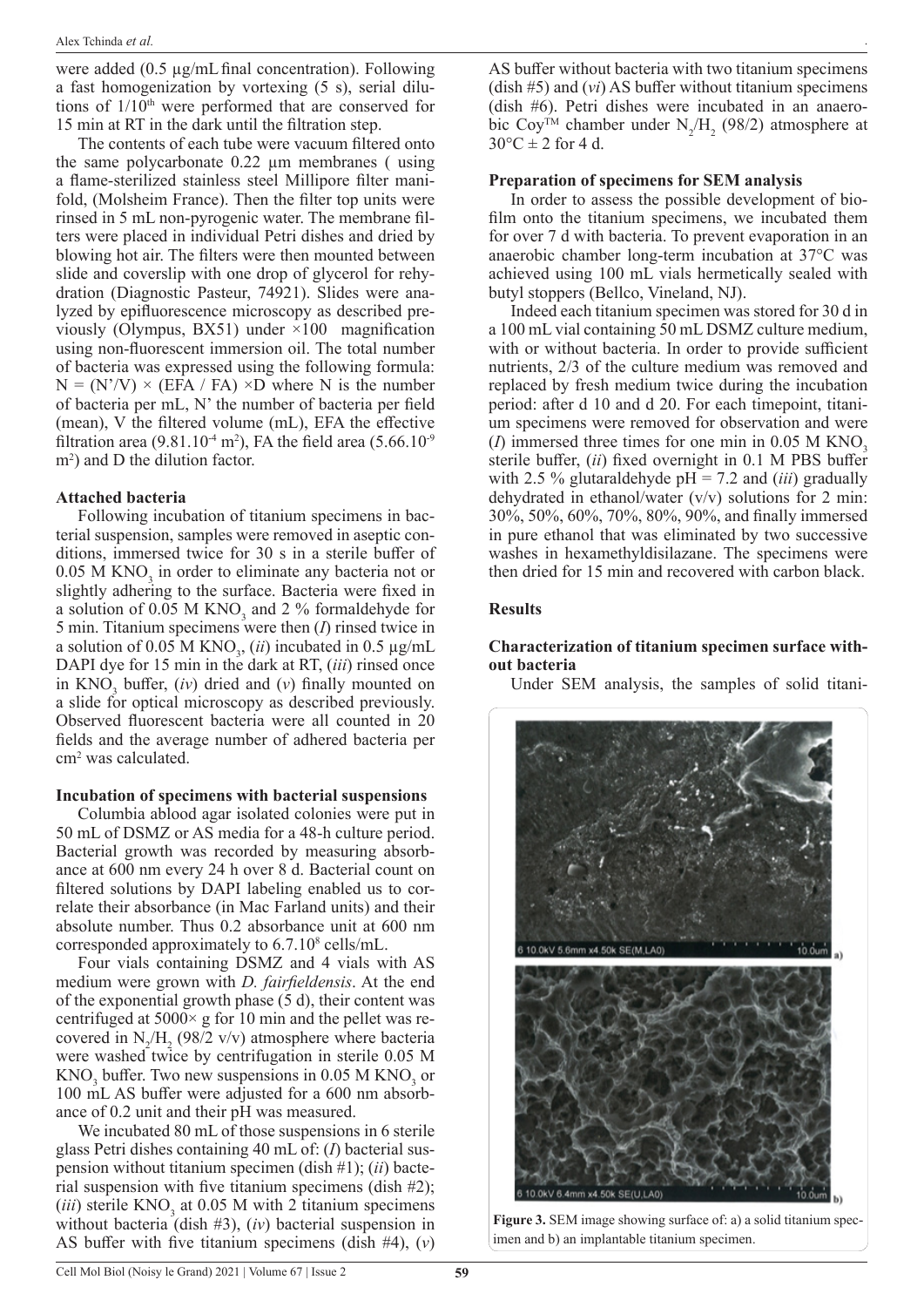um presented an irregular surface that was relatively smooth (Figure 3a). The surface of the implantable titanium plates appeared different as it shows an array of micro-pits up to several microns indepth and of 3 to 5 µm in diameter (Figure 3b).

Raman spectroscopy analysis of the surface of implantable titanium specimens revealed the presence of a passivation layer of rutile-form crystallization  $(TIO_2)$ . The width of the lines indicates the significant distribution of high concentrations of amorphous  $TiO<sub>2</sub>$  (Figure 4). This may facilitate bacterial adhesion due to the presence of a hydroxyl group on the surface that enables the formation of hydrogen bonds. However, adhesion of negatively charged bacteria could theoretically be impeded by the presence of negative charges on  $TiO<sub>2</sub>$  in  $pH > 6$  solutions used in our experiments. Nevertheless, the proteins secreted by bacteria to form biofilms behave pI ranging from 3 to 10 allowing them to attach to materials of a high range of surface charges mainly through hydrophobic bonds that overcome ionic charges.

#### **Characterization of the strains used**

Optical microscopy of the *D. fairfieldensis* strain shows straight or curved bacilli measuring  $0.5$  to 1  $\mu$ m in diameter and 2.5 to 5 µm in length (Figure 5), typical of the *Desulfovibrio* genus. Gram-stained smear of *D. desulfuricans* and *D. fairfieldensis* colonies was negative and revealed thin, curved-rod (comma) shaped bacilli that resemble the *Desulfovibrio* genus. Observation of one specimen in a fresh state revealed both bacillus strains to be highly mobile. Incubation of the *D. fairfieldensis* and *D. desulfuricans* strains in sulfate medium resulted in  $H_2$ S production and both strains produced desulfoviridin as essayed by the addition of 2 N NaOH. By examination at 365 nm, red fluorescence appeared indicating the release of the chromophore sirohydrochlorin by desulfoviridin. The catalase test, performed directly on the CBA culture medium, was positive for *D. fairfieldensis* bacterium and negative for *D. desulfuricans* strains. Finally, *D. fairfieldensis* and *D. desul-*



**Figure 4.** Raman spectroscopy of the surfaces of titanium dental implants indicating the presence of a passivation layer of  $TiO<sub>2</sub>$ . High proportions of this TiO<sub>2</sub> are probably amorphous due to the significant shift in wavelength of 154 cm<sup>-1</sup>, 412 cm<sup>-1</sup> and 608 cm<sup>-1</sup> compared to the spectra of rutile-form pure titanium.

*furicans* were both found to be nonhemolytic on CBA culture medium. All of these characteristics strongly fit with those of the *Desulfovibrio* strains.

.

#### *D. fairfieldensis* **and** *D. desulfuricans* **bacterial growth at 30 and 37°C**

Daily absorbance measure at 600 nm enabled us to generate growth curves for *D. fairfieldensis* and *D. desulfuricans* at 30°C in DSMZ and AS medium. At 30°C, the exponential growth phase of the *D. desulfuricans*  strain in DSMZ medium (Figure 6) appeared to occur between d 1 and 2, with maximum cell density obtained on d 10 ( $A_{600}$  = 0.27). After 10 days of incubation, absorbance decreased, potentially due to cell flocculation or bacterial lysis (Figure 6a). The growth rate constant,  $\mu$ , is calculated during the observed exponential growth phase, which, in our conditions, was  $0.371$  d<sup>-1</sup> or 0.015 h-1, namely a generation time of approximately 45 h (Figure 6b).

For the *D. fairfieldensis* strain cultivated in the same conditions, the growth rate was significantly slower. Using the same method, and considering an exponential growth phase ranging from 1 to 11 d reaching an  $A_{600nm}$  $= 0.29$  (Figure 6a) and  $\mu = 0.0786$  d<sup>-1</sup> or 0.0033 h<sup>-1</sup>, thus giving a generation time of approximately 212 h (Figure 6b).

At 37°C, the *D. fairfieldensis* strain*,* cultivated in DSMZ medium, presented exponential growth between d1 and d2 (Figure 6). Maximum cell density was reached on d4, where  $A_{600nm} = 0.39$  or 8.2.10<sup>8</sup> bacteria/



**Figure 5.** SEM imaging of Desulfovibrio fairfieldensis cells harvested from the filter membrane following 7 d of incubation in DSMZ medium.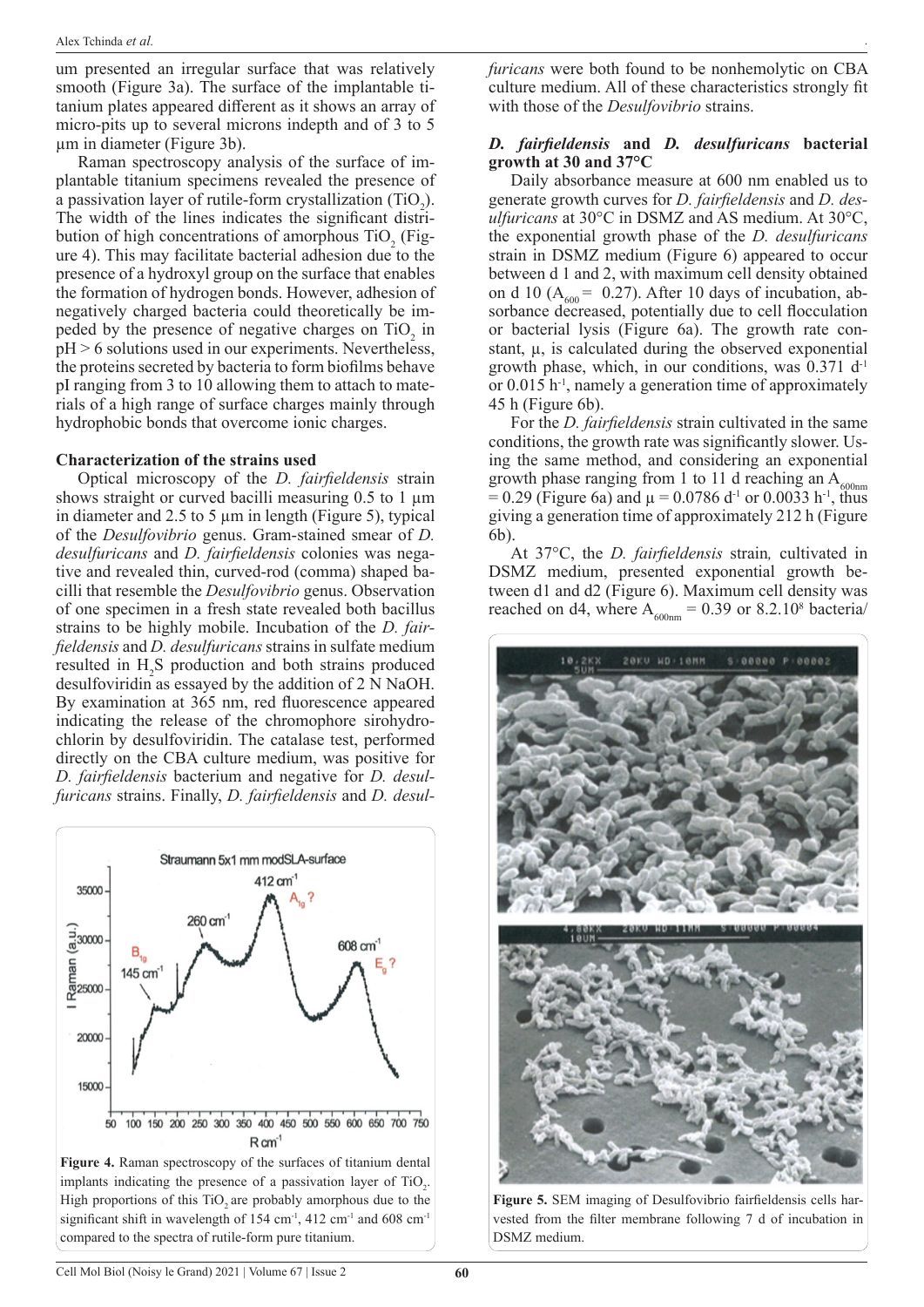mL. The  $\mu$  constant was thus 0.476 d<sup>-1</sup> (0.02 h<sup>-1</sup>), giving a generation time of approximately 35 h (Figure 6b). In the artificial saliva medium (AS) at 37°C, the growth rate constant of *D. fairfieldensis* was 0.311 d-1  $(0.013 \text{ h}^{-1})$  and the generation time was lower, around 53 h, indicating that growth was slightly decreased in artificial saliva (Figure 6b). Maximum bacterial growth was observed at d4 of incubation $A_{600nm} = 0.27$ , namely  $6.9.10<sup>8</sup>$  bacteria mL<sup>-1</sup> (Figure 6a).

Both DSMZ and AS media enable the growth of both *Desulfovibrio* strains. Further assessment of growth in these two media at two different temperatures also clearly showed that *D. fairfieldensis* grows more slowly at 30°C than at 37°C, demonstrating a growth rate at the higher temperature equivalent to that of *D. desulfuricans* at 30°C.

#### *D. fairfieldensis* **adhesion to titanium**

Following culture, the bacterial cells were harvested and rinsed before being incubated in a  $KNO<sub>3</sub>$  solution with AS or DSMZ medium. The suspension was placed in contact with either solid titanium or implantable titanium. The incubation conditions are outlined in Table II.

#### *Adhesion on solid or implantable titanium in KNO<sup>3</sup> medium*

The adhesion test curve revealed that the number of cells adhered to the surface increased over time until presenting a plateau from 18 h of incubation onwards,



.

**Figure 6.** a) D. fairfieldensis (Df) growth rate curves in DSMZ medium at 30°C (Df 30°C DMZ) and 37°C (Df 37°C DMZ), in artificial saliva (AS) at 37°C (Df 37°C SR); and D. desulfuricans in DMZ medium at 30°C (Dd 30°C DMZ); b) straight regression lines of  $LnA_{600} = f(t)$  function for calculating neperian growth rates.  $A_{600}$  = absorbance at 600 nm.

Table 2. experimental condition for incubation of D. fairfieldensis suspensions in the presence of titanium specimens in KNO<sub>3</sub> or artificial saliva (AS) medium.

| Dish $N^{\circ}$       |                                | 1                       | $\overline{2}$                | 3                          | $\overline{4}$      | 5                | 6                                |
|------------------------|--------------------------------|-------------------------|-------------------------------|----------------------------|---------------------|------------------|----------------------------------|
| Df added               |                                | $^{+}$                  | $^{+}$                        |                            | $^{+}$              |                  | $\begin{array}{c} + \end{array}$ |
| Medium                 |                                | KNO <sub>3</sub> 0.05 M | $\mathrm{KNO}_3$ 0.05 M       | KNO <sub>3</sub> 0.05 M AS |                     | AS               | $\mathbf{A}\mathbf{S}$           |
|                        | Specimens/dish                 | $\boldsymbol{0}$        | 5                             | 2                          | 5                   | $\overline{2}$   | $\boldsymbol{0}$                 |
| pH $t_0$               |                                | 7.0                     | 7.0                           | 7.0                        | 7.0                 | 7.0              | 7.0                              |
| $0\ \mathrm{h}$        | $T_{\rm sT}$                   |                         |                               | $< 10^{-4}$                |                     | $< 10^{-4}$      |                                  |
|                        | Susp                           | 7 10 <sup>8</sup>       | Nd                            | $\boldsymbol{0}$           | Nd                  | $\boldsymbol{0}$ |                                  |
|                        | $T_{\rm impT}$                 |                         |                               | $< 10^{-4}$                |                     | $< 10^{-4}$      |                                  |
|                        | Susp                           | 5.9 10 <sup>8</sup>     | Nd                            | $\theta$                   |                     | $\boldsymbol{0}$ | 5.9 10 <sup>8</sup>              |
| $2\ \mathrm{h}$        | $\rm T_{sT}$<br>$T_{\rm impT}$ | Nd                      | 7.6 $10^5$ b/cm <sup>2</sup>  |                            |                     | $\rm Nd$         | Nd                               |
|                        |                                |                         | $1.14~10^6$ b/cm <sup>2</sup> |                            | 3.4 10 <sup>6</sup> |                  |                                  |
| 6 h                    | $T_{\rm sT}$                   |                         | 1.5 10 <sup>6</sup>           |                            |                     | Nd               |                                  |
|                        | $T_{impT}$                     | Nd                      | 3.8 106                       |                            | 2.2 10 <sup>7</sup> |                  | Nd                               |
| 18 <sub>h</sub>        | $T_{\rm sT}$                   |                         | $2.010$ <sup>6</sup>          |                            |                     |                  |                                  |
|                        | Susp                           | 7.1~10 <sup>8</sup>     |                               | Nd                         |                     | Nd               |                                  |
|                        | $T_{impT}$                     |                         | 3.55 106                      |                            | 3.610 <sup>7</sup>  |                  |                                  |
|                        | Susp                           | $6.010^{8}$             |                               |                            |                     |                  | $6.810^{8}$                      |
| 48 h                   | $\rm T_{sT}$                   | 2.1 10 <sup>6</sup>     |                               |                            |                     | Nd               |                                  |
|                        | $T_{impT}$                     |                         | 3.8 10 <sup>6</sup>           |                            | 4.3 107             |                  |                                  |
| 96 h                   | $\rm T_{sT}$                   |                         |                               | $< 10^{-4}$                |                     |                  |                                  |
|                        | Susp                           | 7.1 10 <sup>8</sup>     | 2.1 106                       | $\boldsymbol{0}$           |                     |                  |                                  |
|                        | $T_{impT}$                     |                         |                               | $< 10^{-4}$                | 5.6 107             | $< 10^{-4}$      |                                  |
|                        | Susp                           | $6.010^{8}$             |                               | $\boldsymbol{0}$           |                     |                  | 7.710 <sup>8</sup>               |
| $pH\underline{t_{96}}$ |                                | 6.7                     | 6.7                           | 6.7                        | 7.0                 | 7.0              | 7.0                              |
|                        |                                |                         | 3.5 10 <sup>6</sup>           |                            |                     |                  |                                  |

The bacterial concentrations are also indicated, either in suspension in the solution (cel mL<sup>-1</sup>) or on the specimen surface (cel cm<sup>-2</sup>) according to incubation duration (0 h 96 h). Nd=not determined;  $T_{\rm sT}$ : number of bacteria per cm<sup>2</sup> (b/cm<sup>2</sup>) on solid titanium ;  $T_{\rm impT}$ : number of bacteria per cm<sup>2</sup> (b/cm<sup>2</sup>) on implantable titanium; Susp: Number of bacteria in 1 mL suspension (b/mL). Dishes 3 and 5 are abiotic controls.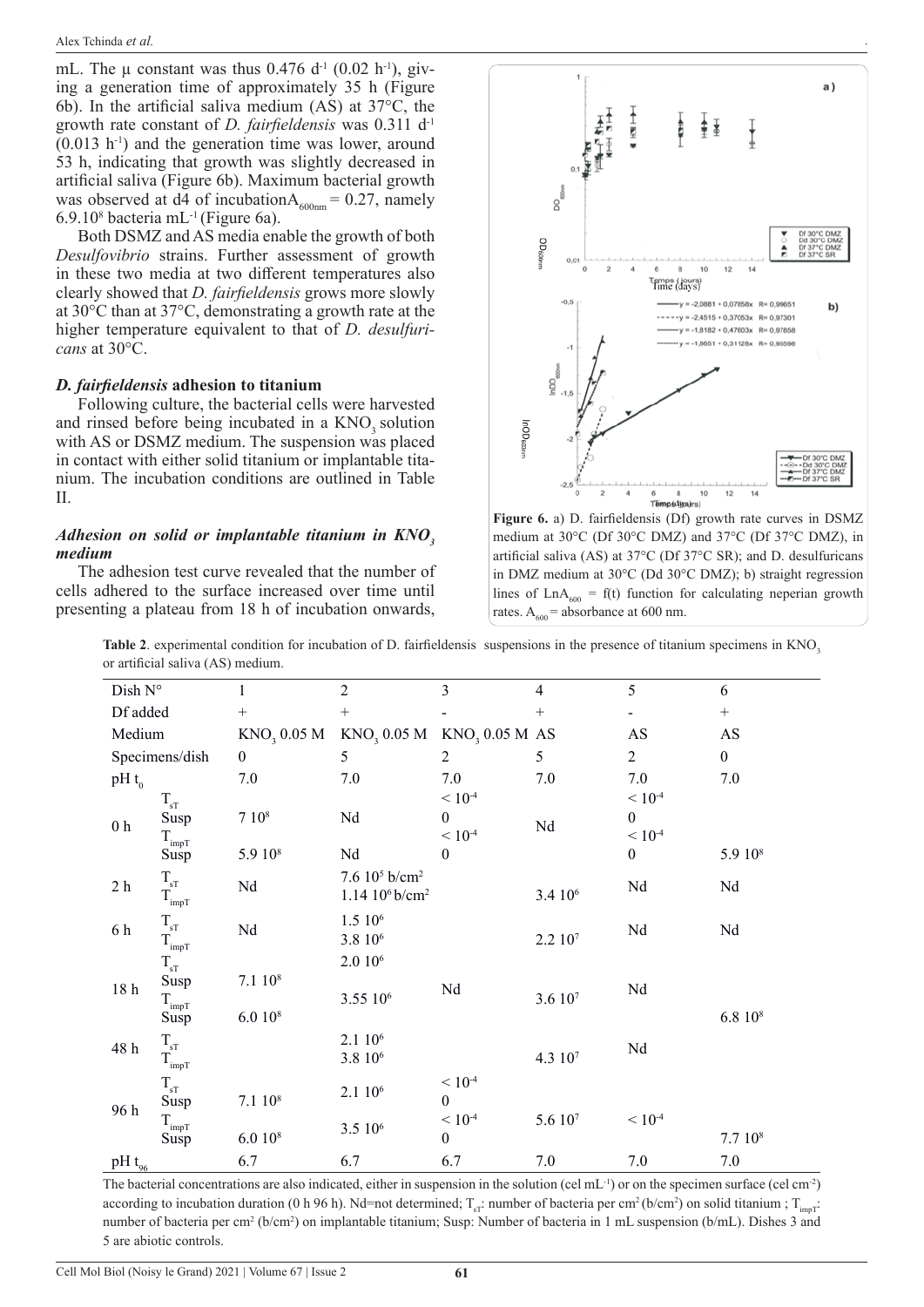at which point the maximum number of attached bacteria was approximately  $2.10^6$  bacteria/cm<sup>2</sup> (Figure 7a). We present herein only one representative test for solid titanium at 30°C. This test enabled us to better adapt our incubation conditions (cell concentrations in suspension) and determine the best timepoints for sampling as we had hypothesized that the behaviour of the bacterial cells towards the implantable titanium would be similar to that towards solid titanium. We thus used the same concentration of cells  $(5.9.10<sup>8</sup>$  cells/mL) and applied the same timepoints for studying adhesion on the implantable titanium specimens. The adhesion curve produced was quite similar to that obtained with solid titanium, namely with an adhesion phase occurring over the first 18 h followed by a plateau. The adhesion kinetics were slightly higher with the implantable titanium:  $6.10<sup>5</sup>$  versus  $2.10^5$  cells cm<sup>-2</sup> h<sup>-1</sup> and the maximum number of attached cells was also higher at the plateau: 4.106 versus  $2.10<sup>6</sup>$  cells cm<sup>-2</sup> h<sup>-1</sup> (Figure 7a), probably due to the implantable titanium that behave a rougher surface thus facilitating cell adherence and an increased surface area. Taking into account the level of uncertainty of our tests on implantable titanium, as well as the lack of solid titanium replicate, those results should nevertheless be interpreted with care. As for the control bacterial suspension in  $KNO_3$  medium without titanium, no significant variation in the number of bacteria was observed during the 96 h-incubation period due to the absence of nutrients in that medium (Table II). Consequently, we can assume that the increase in cell numbers observed in the first 18 h of incubation was indeed due to cell adhesion and not a result of the multiplication of already attached bacteria. Furthermore, the controls (dishes #3 and #5, unexposed to bacteria) did not reveal any bacteria on the surface of the titanium specimens, neither at 0, 18 nor 96 h, (Table II), attesting that the experiments were conducted in adequately aseptic conditions. It is noteworthy that, during incubation, pH only slightly decreased, from 7.0 to 6.7, which likely has no major impact on cell adhesion (Table II).

#### *Adhesion on implantable titanium in artificial saliva*

In AS medium, the adhesion kinetics of *D. Fairfieldensis* on titanium is solved in two phases: one of rapid accumulation lasting from 0 to 6 h, resulting in a final load of  $4.6 \times 10^6$  cells cm<sup>-2</sup> h<sup>-1</sup>; and a slow accumulation phase ranging from 18 to 96 h with a final load of  $2.35.10^6$  cells cm<sup>-2</sup>h<sup>-1</sup> (Figure 7b). In contrast to the KNO<sub>3</sub> medium, AS ones enable bacterial growth  $(0.013 \text{ h}^{-1} \text{ at}$ 37°C), following their adhesion, as evidenced by a higher adhesion rate and final number of fixed bacteria (one decimal log more fixed bacteria, Table II). The observed consistent increase of cell number beyond the first 18 h of incubation rather than the pseudo-plateau observed with  $KNO_3$  medium is likely the result of the growth of bacteria on titanium specimen. Noteworthy it should be noted that the increase rate is linear what perhaps may be due to nutrient depletion in the medium (Figure 6a). Finally, the ion composition of AS which ionic strength is equivalent to 0.23 M NaCl could contribute to favour the adhesion of bacteria to the TiO<sub>2</sub> surface.

One can assume that bacteria are the cylindrical object of 0.5  $\mu$ m x 2  $\mu$ m, forming a surface of 0.946  $\mu$ m<sup>2</sup> namely around 1  $\mu$ m<sup>2</sup> (Figure 5). As the final load was

.  $5.63.10<sup>7</sup>$  cells cm<sup>-2</sup> for a 96 h-incubation period in AS buffer, the maximum colonized surface is  $0.563$  cm<sup>2</sup> namely 56 % of the upper surface area of the used titanium specimen. Considering the 5 specimens of dish#4 titanium, an adhesion of 0.55 % of  $2.8 \cdot 10^{10}$  cells in sus-

#### **Demonstration of biofilm formation**

bacteria.

Following a 30 d-incubation period in DSMZ me-

pension (7.10 $^8$  cells/mL x 40 mL) is equal to 1.55.10 $^8$ 



**Figure 7.** adhesion of *D. fairfieldensis* according to incubation duration: a) in 0.05 M  $KNO_3$  medium at 30°C on solid titanium (black squares n=1) or on implantable titanium (white circles, n=3); b) in artificial saliva (AS) medium on implantable titanium, at 37°C (black circles, n=3). The abiotic control at 37°C (no cells added) is represented by white circles. The two values marked by arrows are the adhesion rates, as the adhesion kinetics is biphasic.



**Figure 8.** SEM imaging demonstrating a biofilm of D. fairfieldensis on the surface of an implantable titanium specimen in DSMZ medium incubated at 37°C, 30 days after incubation in vials.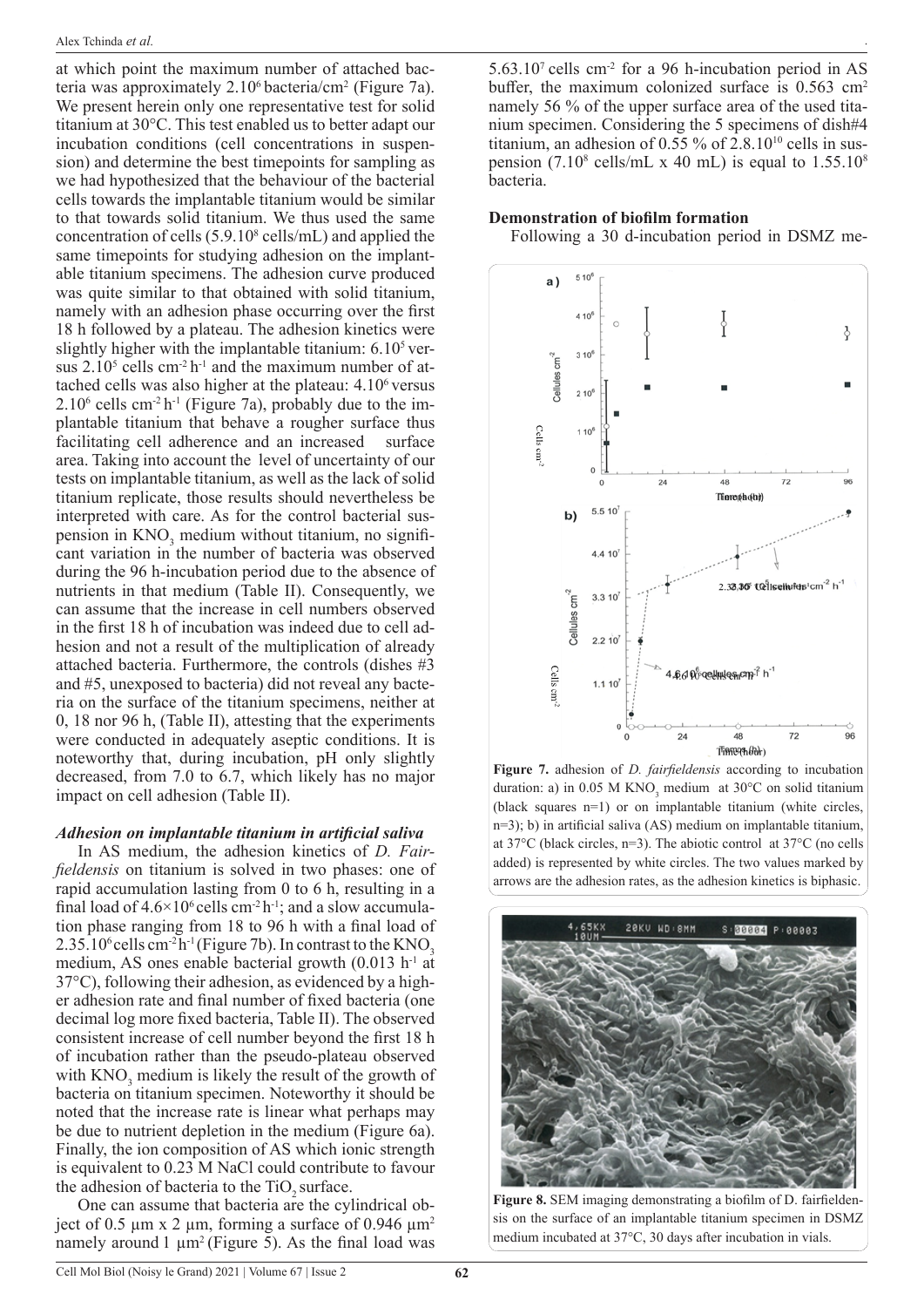dium at  $37^{\circ}$ C and pH = 7.8 in sealed vials to avoid the medium evaporation, very dense aggregates were observed with SEM over the entire surface (Figure 8). These aggregates presented as typical biofilms, namely bacterial cells embedded in a polymeric matrix attached to the specimen surface. These accumulations were located at crevices and pits onto the titanium rough surface, designing microscopic "spider webs". The bacteria appeared to have multiplied and produced these extracellular polymeric substances that formed a matrix of dense fibres clearly visible on SEM (Figure 8). Note that no similar polymeric matrix was observed on SEM for the cells in suspension without titanium specimens (Figure 5).

#### **Discussion**

This study sought to evaluate the adhesion capacity of *Desulfovibrio fairfieldensis* bacteria, along with their ability to form biofilm. We monitored the adhesion of these bacteria on 2 titanium materials in 3 media, then investigated samples for the formation of biofilms following long incubation (30 d).

#### **Growth of** *D. fairfieldensis* **and** *D. desulfuricans* **in the chosen media**

Sulfate-reducing bacteria require an anaerobic environment to grow, and their growth is relatively slow in anaerobic chambers even in nutrient-rich media. The stationary phase is generally only reached after 4 to 10 d, depending on the incubation conditions and the strain. This growth is further hampered, at least in part, by the production of toxic  $H_2S$  that accumulates in the medium (24).

The most thoroughly studied species of the genus is *D. desulfuricans.* The specific growth rates ( $\mu$ ) we obtained in our hand at  $30^{\circ}$ C (0.015 h<sup>-1</sup> in DSMZ; DSM #642 strain, equivalent to ATCC #29577) were in line with those obtained by previous authors. Lopes *et al.*  (22), for example, tested Postgate C medium, also using anaerobic conditions, and obtained a  $\mu$  value of 0.023  $h<sup>-1</sup>$  for the same strain at 26 $\degree$ C, showing a maximum cell density of 1.2.109 bacteria/mL at 60 h of culture. Other studies on *D. desulfuricans* (ATCC #5575) have reported values 10 times higher in Postgate G medium at 35°C and (24). We did not obtain such values with *D. fairfieldensis* ATCC #700045, even at 37°C as the highest u value was  $0.02$  h<sup>-1</sup>. The absence of precise data on the growth kinetics of this strain makes we unable to compare our results with those of the literature.

### *Bacterial adhesion and growth of adhered bacteria*

In 0.05 M KNO<sub>3</sub> medium, *D. fairfieldensis* adhesion is relatively fast and a plateau was reached after 18 h, on both solid titanium and implantable titanium, at which point the bacteria number was respectively 2.10<sup>6</sup> and 3.5.106 bacteria/cm2 . Cell plateau was also reported by Hjelm *et al.* (25) following similar incubation times of *Shewanella putrefaciens*, using a stainless steel specimen and similar PBS buffer without nutrient, yet with.

In  $KNO_3$  0.05 M medium, bacterial adhesion occurs rapidly on titanium surfaces and reaches equilibrium on both native and implantable titanium specimens of  $10<sup>6</sup>$ bacteria/cm2 . Lopes *et al.* (22) and Hjelm *et al*. (25) re-

port similar values of attached bacteria on stainless steel with *D. desulfuricans* and *S. putrefaciens* respectively. In their study of *Streptococcus sanguis* and *S. constellatus*, Mabboux *et al.*(26) reported a number of adhering bacteria on polished titanium varying from 2 to 4.106 cm-2. *D. fairfieldensis* thus adheres with high efficiency to titanium in a non-nutrient medium; this adhesion shows a sufficient strength to not come detached by saline solution washing suggesting that it is not driven by ionic forces or hydrogen bonds rather by hydrophobic forces. Noteworthy *D. fairfieldensis* displays at least equal adhesion efficiency to that of other bacteria tested in the literature, regardless of the experimental differences inherent to each study.

In AS medium, adhesion was found to be much more significant  $(5.6.10<sup>7</sup>$  bacteria/cm<sup>-2</sup>) than that achieved in  $\text{KNO}_3$ .  $\text{KNO}_3$  medium does not enable bacterial growth, and thus allows us to make difference in bacteria that adhere and the growth and bacteria already adhering to the surface. Thus, the results suggest there are two phases during bacterial adhesion: the first consisting of a constant adhesion rate, and the second observed solely in nutrient-rich media when the number of attached bacteria slightly increases after the 18-h timepoint, attributed to the growth of bacteria already adhering to the surface.

The faster kinetics of bacterial adhesion observed with specimens of implantable titanium (6.10<sup>5</sup> bacteria  $h^{-1}$ cm<sup>-2</sup> in KNO<sub>3</sub> medium) compared to that obtained on solid titanium  $(2.10^5 \text{ bacteria } h^{-1} \text{cm}^{-2})$  could be due to the surface roughness. The titanium used for implants features a much rougher surface, that should facilitate effective osseointegration and also adhesion and colonization of bacterial cells, which are of a similar size to, if not smaller than, the porous texture of the solid titanium. This is in line with the results of *a previous* study (27), which reported that the smoother the surface of the titanium is, the fewer *Porphyromonas gingivalis* can adhere. A compromise between a surface that enables osseointegration with sufficient roughness that facilitates the adhesion of osteoblasts and limiting bacterial adhesion must therefore be found. If we are then to extrapolate these values to *in situ* adhesion, we must also determine the exact nature of the implant surface. First of all, it is more pertinent to consider adhesion onto  $TiO<sub>2</sub>$  rather than onto Ti since the analysis of surfaces performed in our study has demonstrated the presence of a rutile-form passivation layer. Secondly, as soon as the metal is implanted, it is likely that the surface is also modified by a conditioned layer of ions and proteins from the implant surrounding space and reacting with it. With this in mind, we opted to experiment with so-called "artificial" saliva, yet we did not take into account the role of saliva proteins on *D. fairfieldensis*  adhesion, as these are not present in the AS medium we used. The pr-eminent role these types of proteins play in bacterial adhesion (26) and growth (28) is well known, and it would thus be interesting to study their effect on adhesion to titanium. Such protein fixation on  $TiO<sub>2</sub>$  nanoparticles was shown for  $2$  decades: virtually all  $\overline{NP}$  in physiologic media are surrounded by a protein crown of highly different physico-chemical parameters (function, molecular mass and pI). The protein part is called "corona" and participates certainly in the fate of NP in the hu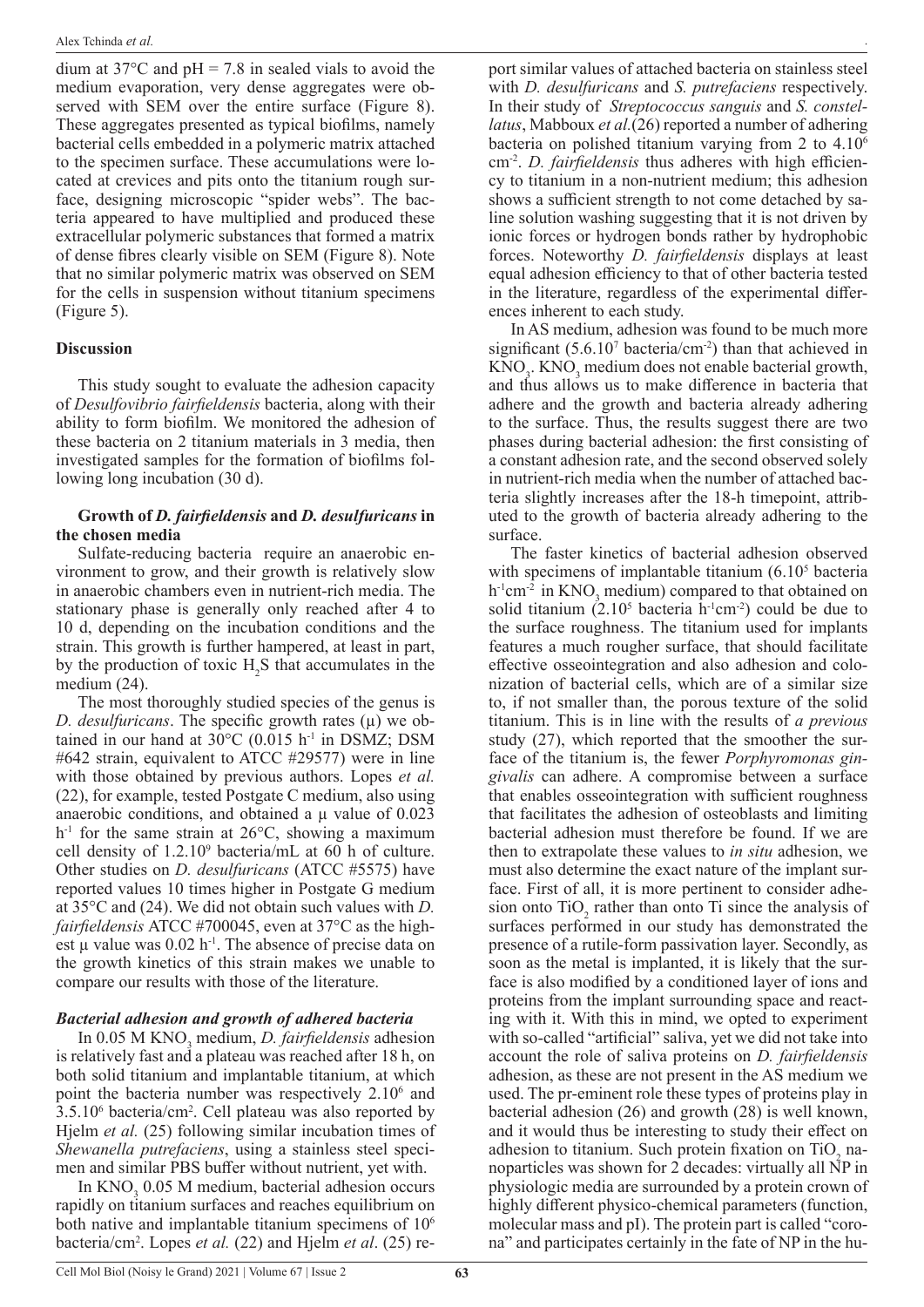man body as they will participate in the fate of implants (29). Thus *D*. *fairfieldensis* is certainely surrounded by proteins issued from culture medium or from bacteria secretion thet are involved to implant adhesion .

Nevertheless, there is limited contact between saliva and the implant surface. The liquid that actually surrounds the implant is instead gingiva fluid, an inflammatory exudate with a similar composition to lymph serum: enzymes, plasma proteins and immunological proteins (28). Given this, it would be pertinent to study bacterial adhesion and biofilm formation in this gingiva fluid rather than in saliva and also to determine by mass spectrometer the composition of the biofilm proteins as it was already performed with  $TiO_2$  nanoparticles (29).

#### *Biofilm formation*

In order to observe the formation of biofilm on the surface of implantable titanium, we incubated a bacterial suspension with implant specimens in a nutrient-rich DSMZ medium, allowing us to observe the bacteria's strongest growth. After 30 d, biofilms of accumulated bacteria within a polymeric matrix were clearly visible on SEM.

This observation demonstrates, for the first time to the best of our knowledge, *D. fairfieldensis* bacteria's capacity to form biofilm-like other bacteria. The polymeric matrix observed could without any doubt strengthen the bacteria's resistance to different host defences: phagocytes, lysozyme, IgA from saliva and antibiotics and biocides. The formation of biofilm is then likely to cause destruction to epithelial tissue and connective fibres through production of  $H_2S$ , which should facilitate bacteria penetration during the osseointegration process following the implantation that may cause periodontal infections and decrease implant longevity.

We demonstrated the adhesion ability of *D. fairfieldensis* to titanium native and implantable implants, as well as biofilm formation. However, further study is necessary to strengthen our preliminary results as understanding the: (*i*) behaviour of *D. fairfieldensis* on polished specimens (*ii*) biofilm formation, both in artificial saliva and natural saliva, (*iii*) adhesion mechanism by determining which protein of the medium or secreted by the bacteria are involved and (*iv*) role of surface free energy, roughness, hydrophobicity of processed titanium in bacterial adhesion.

The clinical interest of this study lies in the guarantee that, with the results of these further works, we should be able to propose modifications of implant surfaces or implantation methods that will prevent bacterial adhesion and avoid corrosion while simultaneously facilitate colonization of bone cells.

One alternative is to research materials defined as being "antiadhesive", an ambitious goal that continues to be explored, for there are potential applications in a vast array of medical and even industrial fields. Zirconia  $(ZnO<sub>2</sub>)$  materials are occasionally announced as candidates for this alternative, one the one hand due to their mechanical and esthetic properties fulfilling the needs of dental implantology, and on the other hand due to studies have shown that bacterial adhesion to these materials in an oral environment is less effective compared to titanium (**30**). Still, the difference in bacterial adhesion between these materials is slight, and only demonstrated over short incubation durations ( $\leq$  24 h), thus not representative of the real-time needed for biofilm to form on a surface.

.

This is the first time the *D. fairfieldensis* ability to grow in the presence of titanium of a dental implant quality and to form biofilms has been demonstrated. Embedded in this biofilm, this strain is probably kept safer from attacks from its environment. If we are to limit its growth, our study has focused on the nature of the surface in bacterial growth and adhesion as well as the nature of the media used. In order to ensure osseointegration, an implant needs a significant level of roughness for attracting osteoblasts and hydroxyapatite formation and limiting the adhesion ability of bacteria.

## **Acknowledgements**

The work presented in this document was carried out within the framework of the IMPLANT operation (Positive Medical Personalised innovANts implanTables) co-financed by the European Union through the ERDF-ESF Operational "*Programme Lorraine et Massif des Vosges 2014-2020*".

The authors are indebted to Sinan Kamagate (LCPME, UMR #7564 CNRS, *Université de Lorraine*) for its technical contributions and its immense contribution to bacteriology studies, to Sébastien Crémel (LCPME) for Raman spectroscopy and Luc Marchal (Core Imaging, School of Medicine) for SEM studies. The authors also thank Lozniewski Alain for its help in bacterilogy studies and Bertrand H Rihn for manuscript revision as well as the members of the microbiology team of the laboratory of physical chemistry and microbiology for the environment (LCPME).

#### **References**

1. Brånemark PI, Hansson BO, Adell R, Breine U, Lindström J, Hallén O, et al. Osseointegrated implants in the treatment of the edentulous jaw. Experience from a 10-year period. Scand J Plast Reconstr Surg Suppl. 1977;16:1–132.

2. Adell R, Lekholm U, Rockler B, Brånemark P-I. A 15-year study of osseointegrated implants in the treatment of the edentulous jaw. Int J Oral Surg. 1981 Jan 1;10(6):387–416.

3. Zarb GA, Alberktsson T. [Criteria for determining clinical success with osseointegrated dental implants]. Cah Prothese. 1990 Sep;(71):19–26.

4. Schmidt R. Comportement des matériaux dans les milieux biologiques: applications en médecine et biotechnologie. Presses Polytechniques et Universitaires Romandes, Lausanne, Switzerland. 1999. Traité Des Materiaux, pp. 166– 173.

5. Marchal A., Rapin C., Jacquot B., Steinmetz P. Étude de la corrosion d'alliages orthodontiques en milieu salivaire. Comportement en couplage galvanique. In: Actual Odontol. Ed. Romillat. 2002. p. 461–70.

6. Rao TS, Kora AJ, Anupkumar B, Narasimhan SV, Feser R. Pitting corrosion of titanium by a freshwater strain of sulphate reducing bacteria (Desulfovibrio vulgaris). Corros Sci. 2005 May 1;47(5):1071–84.

7. Tee W, Dyall-Smith M, Woods W, Eisen D. Probable new species of Desulfovibrio isolated from a pyogenic liver abscess. J Clin Microbiol. 1996 Jul 1;34(7):1760–4.

8. Warren YA, Citron DM, Merriam CV, Goldstein EJC. Biochemical Differentiation and Comparison of Desulfovibrio Species and Other Phenotypically Similar Genera. J Clin Microbiol. 2005 Aug